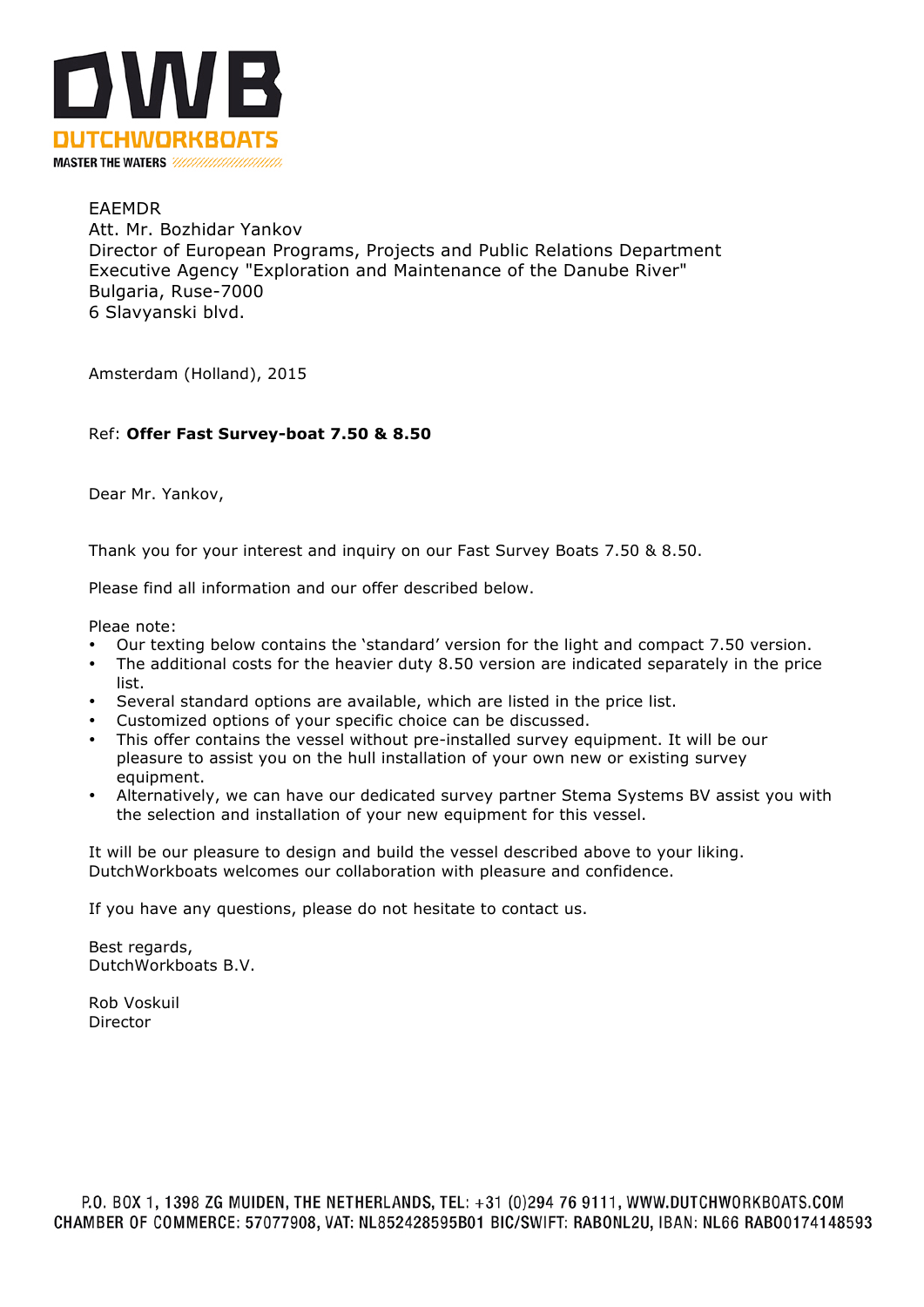

## **Key features Fast Surveyboat 7.50 8.50:**

- Plug & Play: a turn-key survey vessel for inland and coastal surveying
- Fast surveys up to 30km/h, comfortable transfers up to 50 km/h  $(*)$
- 7.50 Light & Quick easy trailering or craning at 2700kg
- 8.50 Heavier Duty truck transportable or craning at 3200kg

### **Summary: Survey larger areas in more comfort & less time**

A trailerable, fast and comfortable aluminium cabin boat, at your specifications delivered with built-in and fully calibrated survey equipment, single- and/or multi-beam.

With pre-installed survey equipment, this boat is a swift turn-key survey machine for inland and coastal surveying, ready for her tasks. Crews reach and survey larger areas in less time. The permanently calibrated survey gear allows them to quickly start working.

#### **Design: optimized for speed, control and good data results**

The Fast Survey Boats by DutchWorkboats are designed for both high and low speed surveying. Hull shape, stern drive and trim tabs work together to get the best possible water flow, level ride and controlled manoeuvres in all operational speed areas, essential for good surveying results (\*).

The design has a spacious and comfortable cabin, with lots of workspace for 2-4 crew in good comfort. The interior design aims at operational efficiency and weight saving, and takes good care of the comfort of the crew at the same time. Several options are available to optimize comfort and operation.

Aft, you will find easy access to two moon pools, available for fixed mounting of hydrographic sensors, like multi-beam and/or single-beam or ADCP.

## **Deployment: Easily transportable for a great commercial scope**

This boat is quickly deployed in various areas. Its lightweight aluminium body makes the boat both easily transportable on a standard road trailer, truck or liftable onto a dredging mother ship, thus providing a great commercial scope.

Its top speeds of 45 & 50km/h make for quick and easy transfers to the survey locations, its survey speeds up to 30 km/h make for efficient and quick coverage of large areas( $*$ ).

#### **\* Please note:**

- The mentioned speeds are valid up to max sea state 2 and are dependant on specific sailing- and weather conditions and on proper boat handling by an experienced crew.
- Good data results are dependant on multiple factors, including external factors like appropriate calibration of the survey equipment, specific wave heights and conditions and boat handling.
- The vessel shall be kept on shore or on a mother-ship at all times when not in a survey operation. It shall not be moored for any extended period next to large steel surfaces, to prevent corrosion issues.

P.O. BOX 1, 1398 ZG MUIDEN, THE NETHERLANDS, TEL: +31 (0)294 76 9111, WWW.DUTCHWORKBOATS.COM CHAMBER OF COMMERCE: 57077908, VAT: NL852428595B01 BIC/SWIFT: RABONL2U, IBAN: NL66 RAB00174148593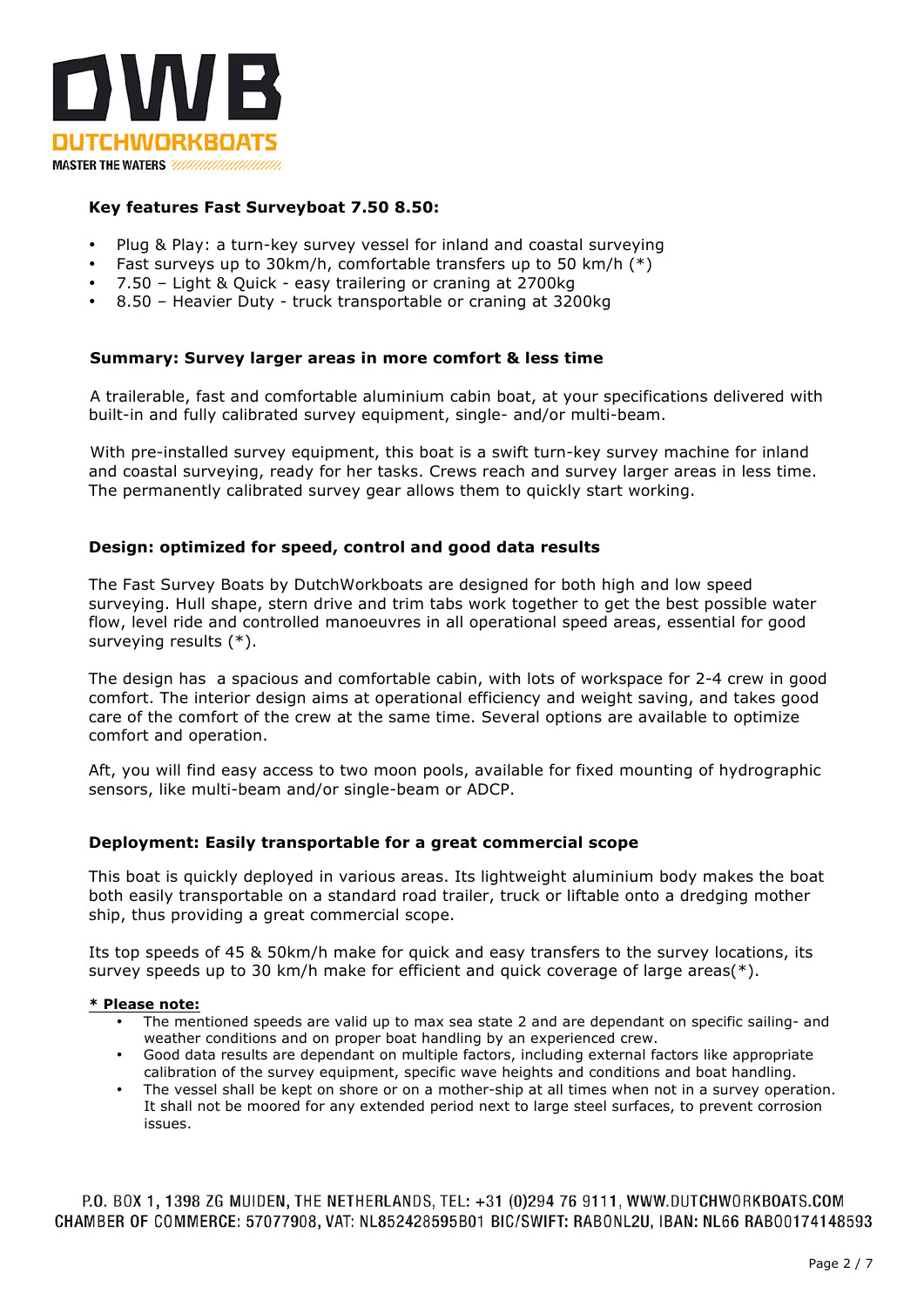

## **Fast Survey boat 7.50 - specifications:**

| <b>LOA</b>                 | 7.85                                       | m     |
|----------------------------|--------------------------------------------|-------|
| <b>BOA</b>                 | 2,90                                       | m     |
| Draft                      | 0,65                                       | m     |
| Construction material hull | 4-5mm seagrade Aluminium EN-AW 5083 / H111 |       |
| Propulsion                 | Volvo-Penta D3-DPS aquamatic 170 HP        |       |
| Dry weight                 | Approx. 2700                               | ka    |
| Speed WOT                  | 45                                         | km/h  |
| Range                      | 150                                        | nm    |
| Fuel tank                  | 150                                        | liter |
| Capacity                   | 3                                          | crew  |

## **Fast Survey boat 8.50 - specifications:**

| <b>LOA</b>                 | 8.35                                        | m     |
|----------------------------|---------------------------------------------|-------|
| <b>BOA</b>                 | 2,90                                        | m     |
| <b>Draft</b>               | 0,65                                        | m     |
| Construction material hull | 4-6 mm seagrade Aluminium EN-AW 5083 / H111 |       |
| Propulsion                 | Volvo-Penta D4-DPH aquamatic 225 HP         |       |
| Dry weight                 | Approx. 3200                                | ka    |
| Speed WOT                  | 50                                          | km/h  |
| Range                      | 120                                         | nm    |
| Fuel tank                  | 150                                         | liter |
| Capacity                   | $2 - 4$                                     | crew  |

# **Hull:**

- Chine hull with V-bottom and integrated spray rails built of seawater resistant aluminum, quality EN AW 5083 (H111).
- Constructive plates thicknesses 4 and 5 mm. Optional 6mm plates for hull.
- The vessel comes unpainted as standard. Delivery with painting & anti-fouling and company logo is optional.
- Hull built with sufficient longitudinal and transverse frames.
- Two moon pools aft of cabin.
- PE tube fenders.
- Self-draining deck.
- Four lifting eyes integrated in bollards.
- Bow anchor locker.
- Stern collision beam.
- Folding top mast.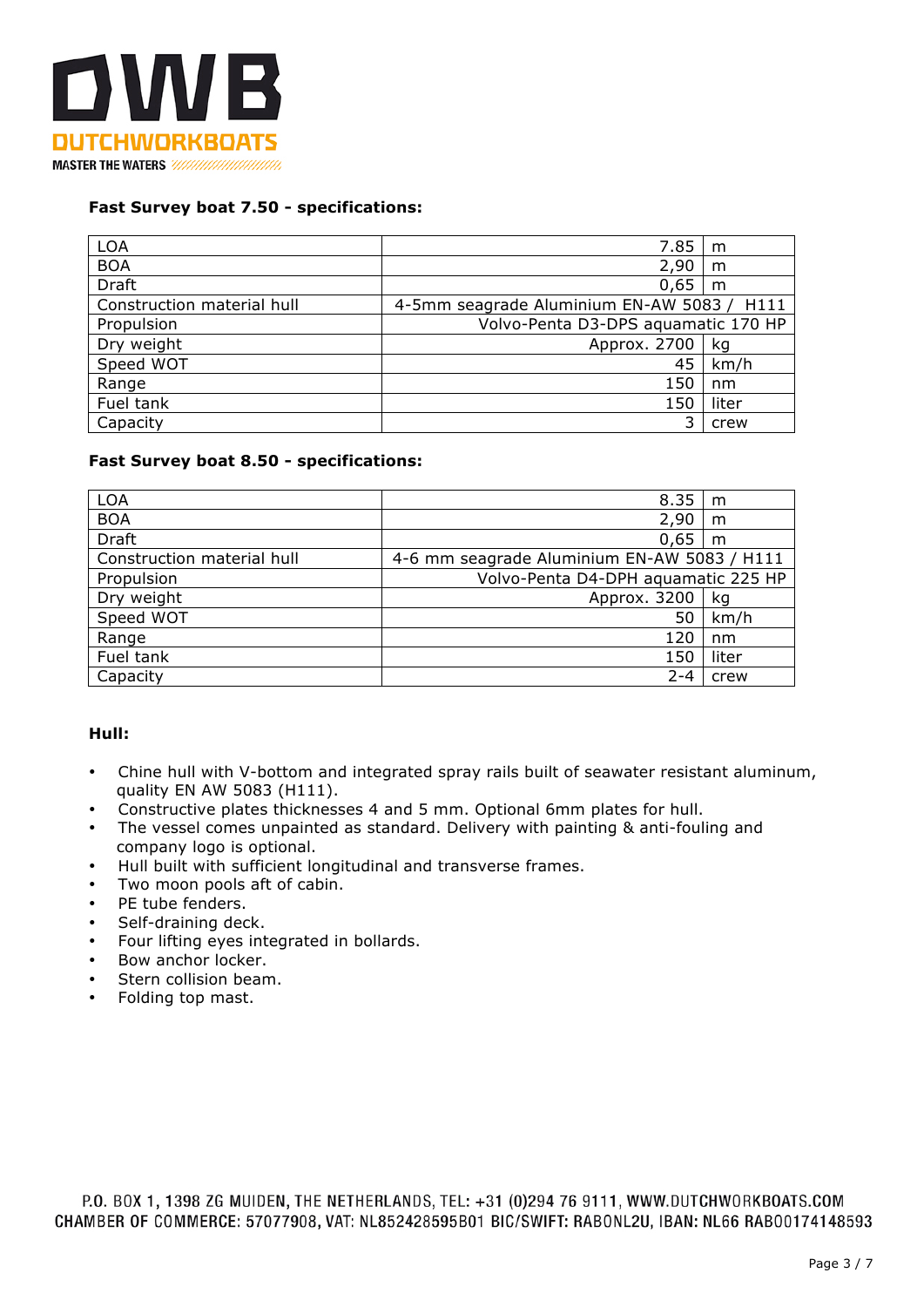

# **Electrical:**

- 12V system, isolated and separated. fuse boxes for 12 volt dc and 230 volt ac
- Charger and shore mains are separated by a separation transformer to reduce galvanic corrosion
- Battery bank consisting of two Zenith maintenance free batteries: one for engine 800 CCU, one deep cycle auxiliary 260 Ah
- Navigation lights: two LED sidelights and one LED masthead light on detachable pole
- Two orange flash lights
- Searchlight: on roof, manually operated
- 2 deck lights, one at bow and one at stern
- 4 LED cabin lights
- Victron Energy battery charger/invertor 230V2000VA/1600W/ 80 amps
- Double automatic bilge pump installation, one engine room, one cabin area
- Secured two-wire electrical system completely implemented, numbered and placed in protective sleeves. Fuse box in console
- Main electrical components are bus connected and can be monitored on a led screen. It enables full control over charger and inverter current and battery capacity.

## **Cabin:**

- Comfortably isolated aluminum cabin.
- Walls and ceiling finished with plywood carpentry, floor finished with rubber non slip carpet.
- One suspension helmsman seat behind dashboard.
- Two suspension seats behind work desk for surveyor.
- Cabin heat exchanger/ heater.
- Roof window/ escape hatch.
- Door with lock, two toggles and windows.
- Two windscreen wipers at front window.
- 19 inch computer cabinet for survey computers under desk.

# **Propulsion:**

- Engines:
	- $\circ$  FSB 7.50 2 pole isolated, suspension-mounted Volvo-Penta D3 170 hp with DPS stainless Duoprop sterndrive. Engine is placed in isolated engine box. This is the compact and light weight engine of choice for this light, trailerable version of the FSB.
	- $\circ$  FSB 8.50 2 pole isolated, suspension-mounted Volvo-Penta D4 225 hp with DPH stainless Duoprop sterndrive. The D4 with DPH is more of a working horse engine, producing lots of torque. Engine is placed in isolated engine box.
- Engine controls: EVC-E electronic vessel control.
- Engine display: 2,5" LCD panel.
- Hydraulic steering.
- Hydraulic trim on stern drive.
- Electronic Lenco trim tabs.
- Fuel tank: the vessel will be equipped with a diesel tank with a capacity of approximately 150 liter. Optional extra tank available for larger range. Diesel filter with water separator installed.

P.O. BOX 1, 1398 ZG MUIDEN, THE NETHERLANDS, TEL: +31 (0)294 76 9111, WWW.DUTCHWORKBOATS.COM CHAMBER OF COMMERCE: 57077908, VAT: NL852428595B01 BIC/SWIFT: RABONL2U, IBAN: NL66 RABO0174148593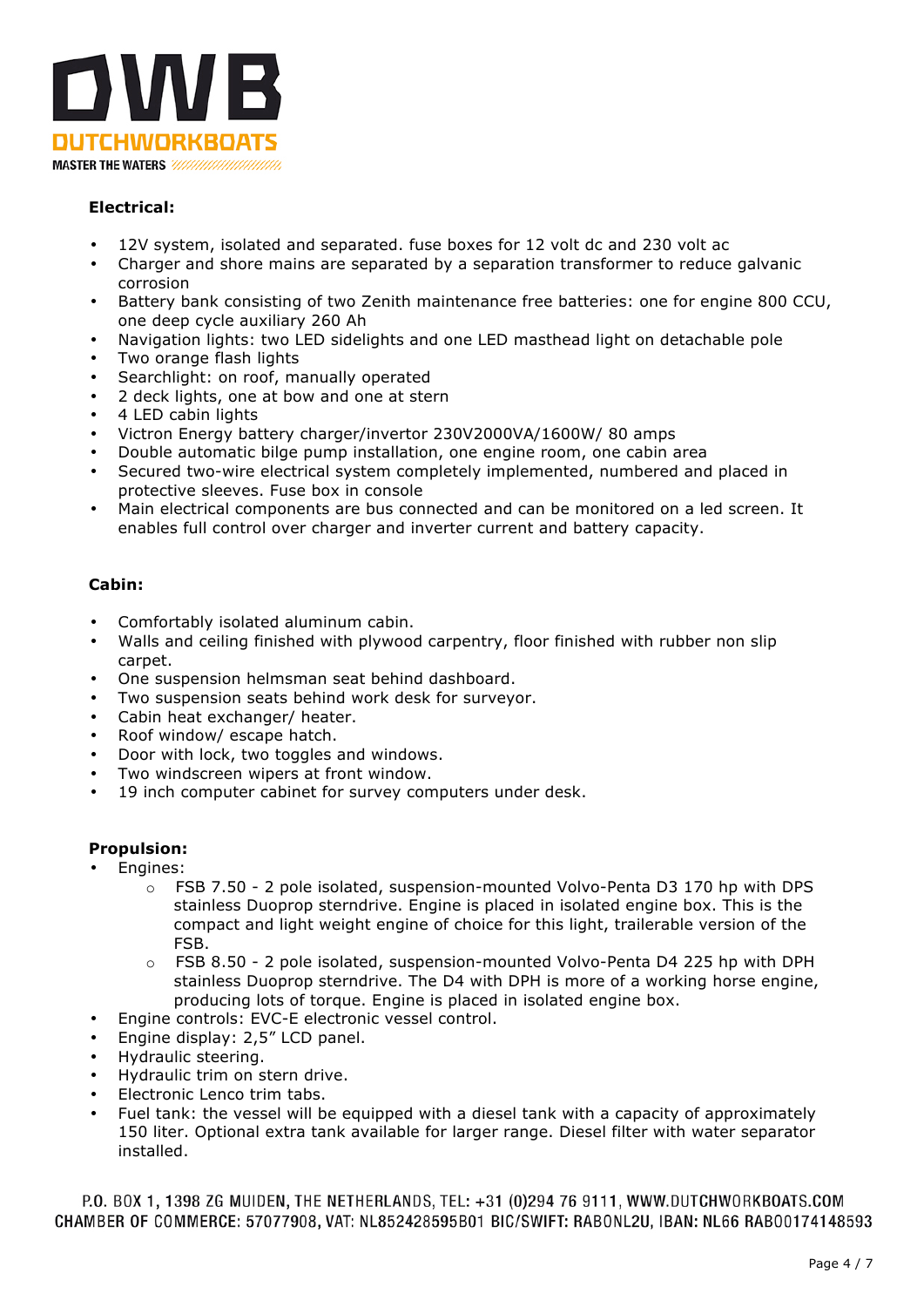

# **Equipment:**

- Simrad RS35 VHF/AIS radio receiver.
- Simrad NSS7 GPS plotter screen.
- Fire extinguisher.
- First aid kit.<br>• Anchor with
- Anchor with leaded anchor line.
- 3 life vests.

# **Pricing:**

| STANDARD VERSION: FSB 7.50 (Volvo Penta D3 - 170HP)    |              |  |
|--------------------------------------------------------|--------------|--|
| Complete vessel ready to use as stated above, excl VAT | $$165.750,-$ |  |

# **EXTENDED VERSION: FSB 8.50 (VOLVO PENTA D4 – 225HP)**

| Hull extension 0.5m, for extra deck space between engine box and<br>cabin, including redesign of after hull part and inner frame structure. |             |
|---------------------------------------------------------------------------------------------------------------------------------------------|-------------|
| Available engine types:<br>-Volvo Penta D4-225hp with DPH work sterndrive, including<br>enlarged engine bay and foundations.                |             |
| -Yanmar 4LHA STP 220hp mechanical engine (suited for poorer<br>fuel qualities), combined with V-drive propulsion and rudder.                |             |
| Complete vessel ready to use, excl VAT                                                                                                      | € 176.350,- |

# **Standard options pricing:**

| (7.50 version only) Volvo Penta D3-220hp engine instead of 170hp  | Surcharge over        |
|-------------------------------------------------------------------|-----------------------|
|                                                                   | standard D3-          |
|                                                                   | 170HP engine:         |
|                                                                   | € 3.500,-             |
| Electric bow thruster                                             | € 4.950,-             |
| Spares & Consumables for 2 years @ 4000 hours (starter motor,     | € 8.000,-             |
| alternator, belt, impeller, fuel filter, oil filter, air filters) |                       |
| Block heater for engine for arctic environments (in addition to   | € 2.400,-             |
| installed standard Webasto cabin heater)                          |                       |
| A-frame with towing lifting eye for max 100kg, excluding winch &  | € 2.600,-             |
| cable                                                             |                       |
| Mounting bracket at bow for sub bottom profiler                   | € 1.950,-             |
| Rack for tow fish storage on top of engine box                    | € 800,-               |
| Extra grab rails on cabin roof + centered bow support             | € 600,-               |
| Road trailer, suited for the standard version of these vessels,   | FSB 7.50 -            |
| Twin or tripple axles, LED lights, electronic winch, spare wheel  | € 8.800,-             |
|                                                                   |                       |
|                                                                   | FSB $8.50 - \epsilon$ |
|                                                                   | 11.500                |

P.O. BOX 1, 1398 ZG MUIDEN, THE NETHERLANDS, TEL: +31 (0)294 76 9111, WWW.DUTCHWORKBOATS.COM CHAMBER OF COMMERCE: 57077908, VAT: NL852428595B01 BIC/SWIFT: RABONL2U, IBAN: NL66 RABO0174148593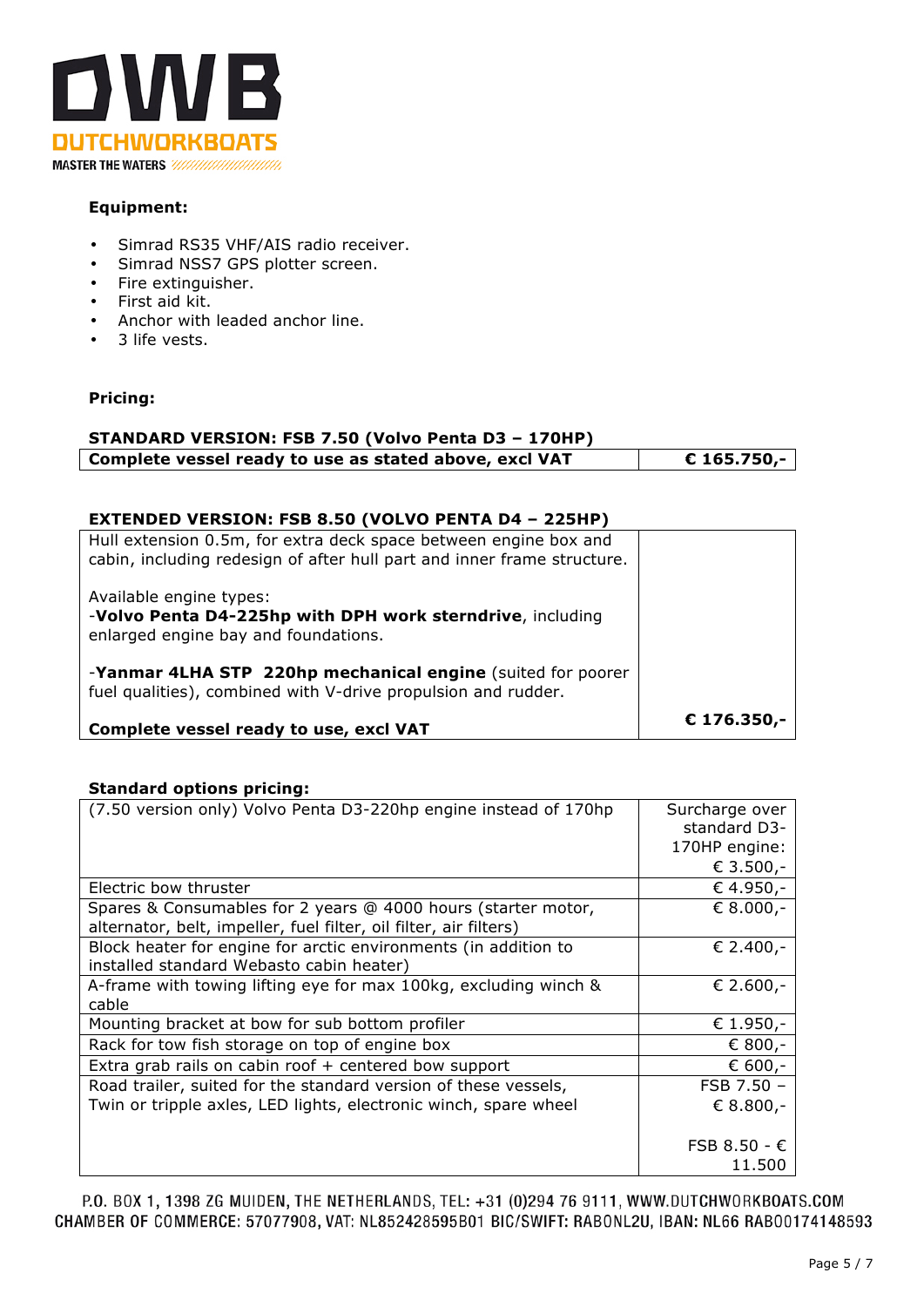

| Double glazing windows, heat reflecting                                                                                                                                                         | € 1.500,-                                 |
|-------------------------------------------------------------------------------------------------------------------------------------------------------------------------------------------------|-------------------------------------------|
| Sand blasting, anti-fouling, paint colors to client's specifications                                                                                                                            | € 10.500,-                                |
| Air-conditioning high cap. (12.000 Btu)                                                                                                                                                         | € 7.800,-                                 |
| Simrad NIAS 400 AIS transponder                                                                                                                                                                 | € 1.200,-                                 |
| Larger GPS plotterscreen Simrad NSS9                                                                                                                                                            | € 1.600,-                                 |
| Simrad Radar 4G broadband                                                                                                                                                                       | € 2.900,-                                 |
| Simrad AP70 autopilot with RU80 joystick control                                                                                                                                                | € 5.100,-                                 |
| Victron Energy multiplus 3000VA inverter/charger                                                                                                                                                | € 900,-                                   |
| Classification:<br>-MCA Cat 3 (for max 20nm offshore) classification<br>- Other classification, depending on specifications<br>! Necessary changes to design, construction and equipment of the | € 6.300,-<br>On your specified<br>request |
| vessel, following classification are not included in classification prices<br>and will be invoiced separately !                                                                                 |                                           |
| Safety materials                                                                                                                                                                                | On your specified<br>request              |

## **Terms & Conditions:**

- Delivery time 12-16 weeks depending on options.
- This offer is valid for 3 months after offer date.
- All pricing ex VAT.
- Delivery is ex-works Holland.
- Terms on delivery to your location to be agreed on.
- Terms for engineering and building: standard NJI terms (Dutch shipbuilding terms).<br>• By accepting this offer client allows DutchWorkboats to produce photo- and film foot
- By accepting this offer client allows DutchWorkboats to produce photo- and film footage of the boat and use this for commercial- and marketing purposes.

### **Payment schedule:**

| Term | Percentage<br>οf<br>total amount | <b>Description</b>    | <b>Payable</b>                       |
|------|----------------------------------|-----------------------|--------------------------------------|
|      | 40%                              | At order              | Directly upon our order confirmation |
|      | 30%                              | After hull completion | Net 7 days after invoice date        |
| 3    | 20%                              | Before sea trials     | Net 7 days after invoice date        |
| 4    | 10%                              | Before shipping       | Directly upon our invoice            |